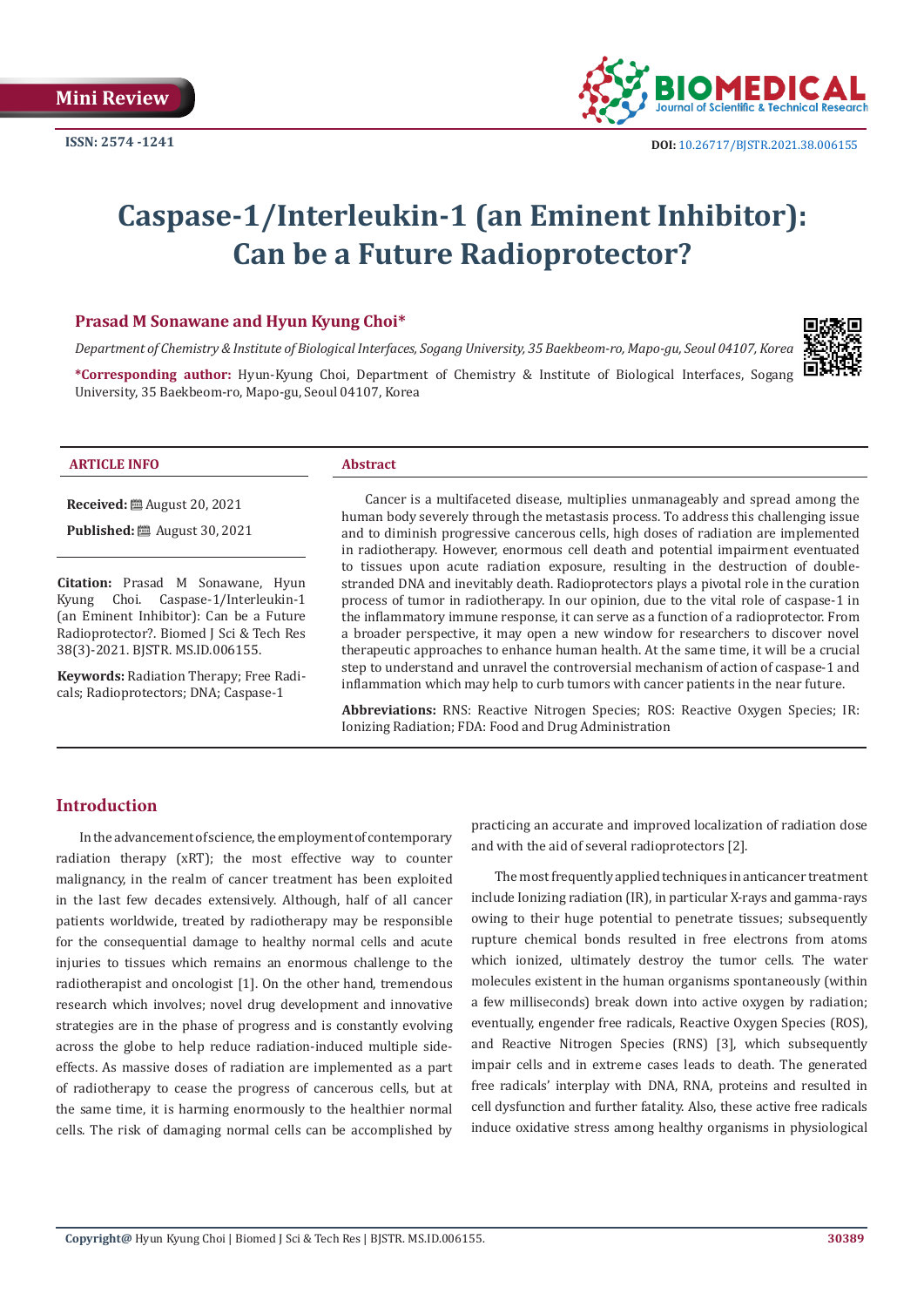and pathological processes, which is one of the causative factors for tumors, hence, therefore, further exploration and the investigation of a powerful free radical scavenger is urgently needed.

The fundamental goal of radiotherapy is to help destroy cancerous cells specifically without or negligible harm to the normal healthier cells and tissues. This process can be accomplished either by irradiation at tumor cells particularly or by employing various radioprotecting agents to minimize the risk [4]. The one of the best key model to downplay the risk of damaging cells is to eradicate free radicals which produced in due course of radiotherapy from the human body. In the broader sense, primarily it causes DNA double-strand rupture during irradiation. Many researchers around the world are thus, formulating diverse radiosensitizing agents and radioprotectors as a protective agent that can shield the human body in radiotherapy to curb adverse effects. In our opinion caspase-1, an eminent inhibitor that interplays a critical role in radiation-induced apoptosis can become an additional option as a radioprotector and will open new windows of opportunities in the application domain of radiotherapy.

### **Radioprotectors**

Radioprotectors are compounds that are introduced before or at the time of radiation to diminish impairment occurred during acute radiation exposure in the treatment against cancer. At the same time, radioprotectors, facilitate to restraint of the worsening of normal healthy cells in the process of radiotherapy in many regards. To date, Amifostine (WR-2721) which is the only U.S. Food and Drug Administration (FDA) permitted radioprotector; mechanistically scavenges the highly reactive free radicals generated by ionizing radiation in radiotherapy. However, only a high concentration dose is beneficial in radiotherapy which also decayed within 30 minutes. Additionally, it may cause adverse sidereactions for example vomiting, nausea, diarrhea, neurotoxicity, sneezing, and, dizziness, etc. [5]. Nitroxides, the most promising future radioprotector capable to detoxify ROS; still under the pathway of clinical trials. Other antioxidants, the naturally occurring radioprotectors, including glutathione, lipoic acid, vitamins A, C, and E have less efficacy and non-selective free radical scavenging ability in comparison with the synthetic agents.

Their mode of action includes detoxification of ROS, tyrosine kinase inhibitor and, hematopoietic stem cell quiescence. Superoxide dismutase (SOD), an enzyme that naturally exists in human cells; which catalyzes and detoxifies the highly reactive superoxide to oxygen  $(0<sub>2</sub>)$  and hydrogen peroxide $(H<sub>2</sub>0<sub>2</sub>)$ , free radicals generated upon radiation exposure [6]. Furthermore, Cytokines and growth factors also play a role of radioprotector, serve to stimulates proliferation and differentiation, DNA repair and ROS detoxification. ACE inhibitors operate through the mechanism

of angiotensin II inhibition, suppression of radiation-induced proliferation, NOS synthesis and, TGF-β induction. In addition, many other nano-particle-based, novel radioprotectors are in the progressive stages with a diverse application, mode of action, and their relevant side effects. The aforementioned limitations impart massive challenges in front of researchers to discover effective radioprotectors.

## **Caspase-1**

The neuronal cell death emerges via two main pathwaysextrinsic (death receptors) and intrinsic (mitochondria). Among these, the caspase follows the mitochondrial pathway after exposure to acute radiation. The caspases, conduct a pivotal role in complex physiopathological processes to regulate apoptosis and which also contribute to inhibiting radiation-induced apoptosis [7]. The intracellular cysteine proteases family includes the inflammasomes caspases which are solemnly responsible to split an insignificant number of substrates exhibits succeeding aspartic acid residues [8]. To date, extensive research has been performed to understand the significant role of caspases in the complex biological process of apoptosis. This caspases family is mainly categorized into inflammatory mediated caspases (caspase-1, 4, 5, 11, and 12) and apoptotic (caspase-2, 3, 6, 7, 8, 9, and 10). Amid diverse caspase families, inclusive of human caspase-1, caspase-4, and caspase-5 and other mouse caspase-1, caspase-11, and caspase-12, are well-known 'proinflammatory caspases' as specifically, they are frequently participating in the biological processes and secretion of proinflammatory molecules.

Among those, Caspase-1 is first discovered in 1989 and then consistently studied and well-characterized in 1992 [9,10]. As one of the most significant and systematically investigated caspase-1(inflammatory mediated) which triggers the inflammatory response process via the stimulation of pro-inflammatory cytokines, in particular, interleukin-1β (IL-1β) and IL- 18 as well as the pyroptosis [11]. After maturation, the cytokines subsequently start signaling events to stimulate a pro-inflammatory response; its corresponding swiftness, selectivity, and sort of reply are subject to the signal received together with the sensor protein which receives signals. Thus, an activated Caspase-1 can provoke pyroptosis (a lytic form of cell death) reliant on the signal received. However inflammatory response can occur with or without pyroptosis, but prior pyroptosis process, the inflammatory response is fully necessary [12].

However, the precise mechanisms underlying this pathology remain unraveled. It is renowned fact that inflammation is an important pathway in the host defense system. Inflammasomes are associated with acute danger or pathogen-related inflammation; besides, they engaged in the growth of inflammation-induced